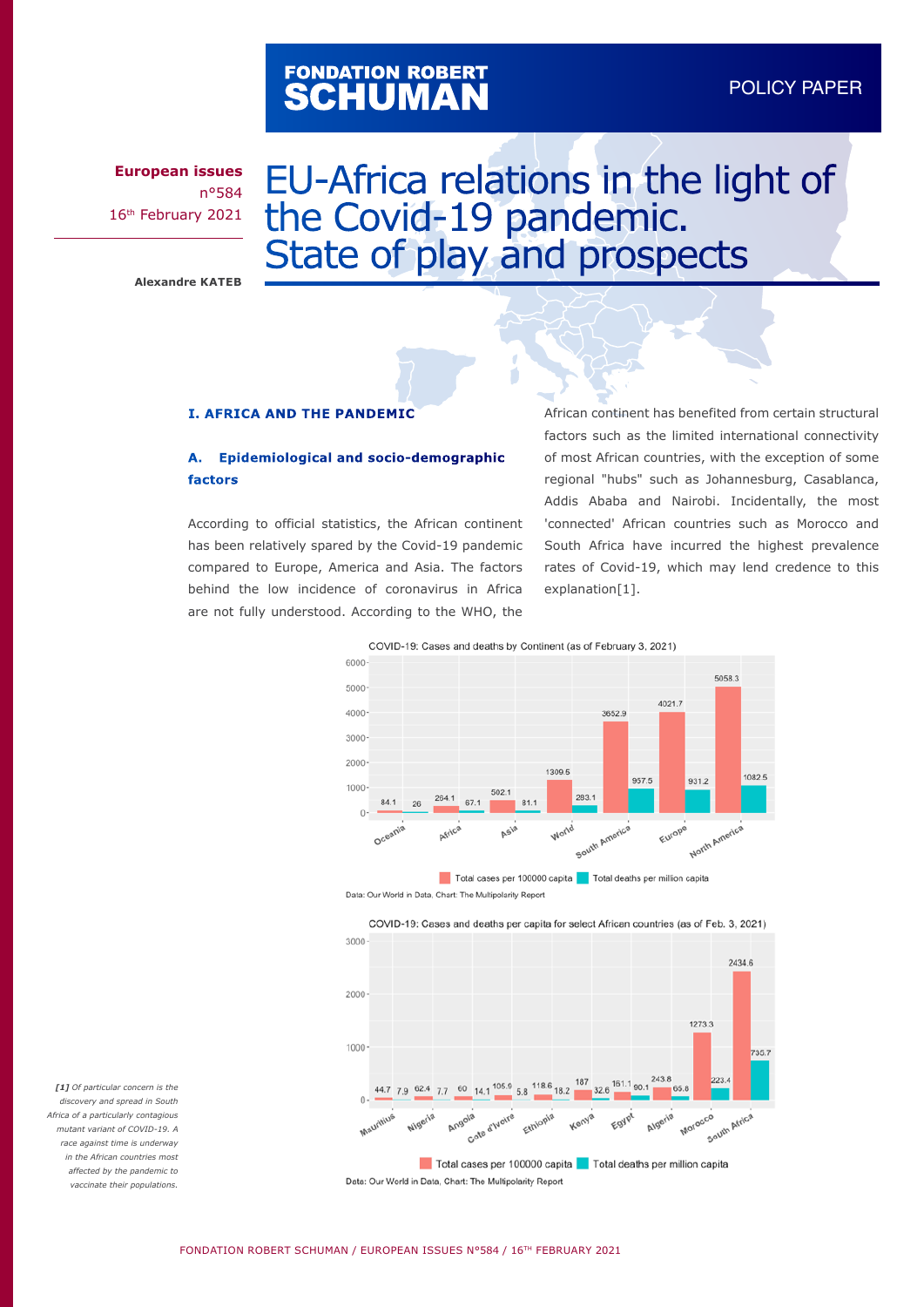Moreover, and generally speaking, the population of the African continent is demographically much younger than that of other continents, although there are marked differences from one country to another. Average population density is also lower in Africa than in Europe, Asia or America[2]. The low incidence of Covid-19 in Africa may be attributed to socio-cultural characteristics. For example, there are very few old people's homes in Africa and in most African countries the elderly are directly cared for by their descendants according to strong customs and traditions. Some African countries are also said to have benefited from the experience gained in the fight against the Ebola epidemic[3] which spread initially in Sierra Leone, Equatorial Guinea and Liberia in 2013-2014, with a subsequent outbreak in the Democratic Republic of Congo (DRC) in 2018. At the time, these countries and their neighbours developed crisis management protocols that included a reorganisation of health infrastructures to deal with the crisis combined with the deployment of an arsenal of tests, tracing measures and the isolation of patients suffering from the virus, coupled with prophylactic measures (use of hydroalcoholic gel and protective equipment) and restrictions on national and international mobility. Leveraging on that experience, Uganda and Rwanda closed their borders even before the first case of Covid-19 was detected on their territory.

Some researchers attribute the low rates of Covid-19 infection in many African countries to the limited number of tests performed in their populations. One study has pointed to the gap existing in some countries between the official statistics on Covid-19 prevalence and the share of the population [which developed anti-bodies](https://www.sciencemag.org/news/2020/08/pandemic-appears-have-spared-africa-so-far-scientists-are-struggling-explain-why) against the virus. In general, Africa has structural vulnerabilities with much higher poverty rates than the rest of the world, reduced access to health facilities and a significant number of people with co-morbidities or weakened immune systems, due to co-infection with tuberculosis or HIV. According to a study by [Afrobarometer,](http://afrobarometer.org/publications/pp67-covid-19-africa-vulnerabilities-and-assets-effective-response) two-thirds of Africans are at increased risk of exposure to Covid-19 due to precarious living conditions and lack of access to basic public services. The risk varies from 11% of the population in Mauritius to 92% of the population in Niger and Uganda. Moreover, according to the same study, 26% of Africans face a

high risk of exposure and low resilience in the event of infection. Finally, less than a third of Africans (30%) would have housing and income conditions suitable for long-term confinement.

#### **B. African States' response to the pandemic**

# *2.1. Health restrictions and social distancing measures*

Most African countries have introduced mobility restrictions and social distancing measures to contain the pandemic. The stringency of these measures as evaluated by the *Stringency Index*[4], varies from one African country to another. Likewise, the actual effectiveness of these policies varies greatly. To evaluate the latter, we compiled a mobility index (*Mobility Index*), on the basis of GPS tracking data provided by Google. Our mobility index aggregates four dimensions: daily duration of time spent on public transport, daily duration of time spent at work, daily duration of time spent in leisure facilities and shops, and daily duration of time spent at home.

Some African countries have implemented extremely strict policies and achieved significant reductions in social mobility. When followed by the entire population, these measures have reduced the speed of circulation of the virus. More importantly, they have alleviated the overload created by the pandemic on infrastructures that would have otherwise become saturated. To combine the two dimensions - the stringency of the implemented measures and their actual impact – we designed an Efficacy Score equal to the quotient between the observed reduction in mobility (*1-MobilityIndex*) and the stringency of the restrictions (*Stringency Index*). Based on this score, calculated for 26 African countries, Mauritius comes first, followed by Morocco, South Africa, Senegal and Cape Verde. At the other end of the spectrum, in countries such as Libya and Burkina Faso, the restrictive measures had no impact on social mobility.

*[2]* Nevertheless, the population density in certain large African cities reaches and sometimes exceeds that of European, American or Asian ones. Some districts of Johannesburg have more than 50,000 inhabitants per square kilometre. *[3]* Camille Belsoeur, L'expérience d'Ebola a aidé certains pays africains à agir efficacement face au Covid-19, Slate.fr, 28 May 2020. (The experience of Ebola helped some African countries act effectively against Covid-19) *[4]* Created by researchers of the Blavatnik School of Government (University of Oxford).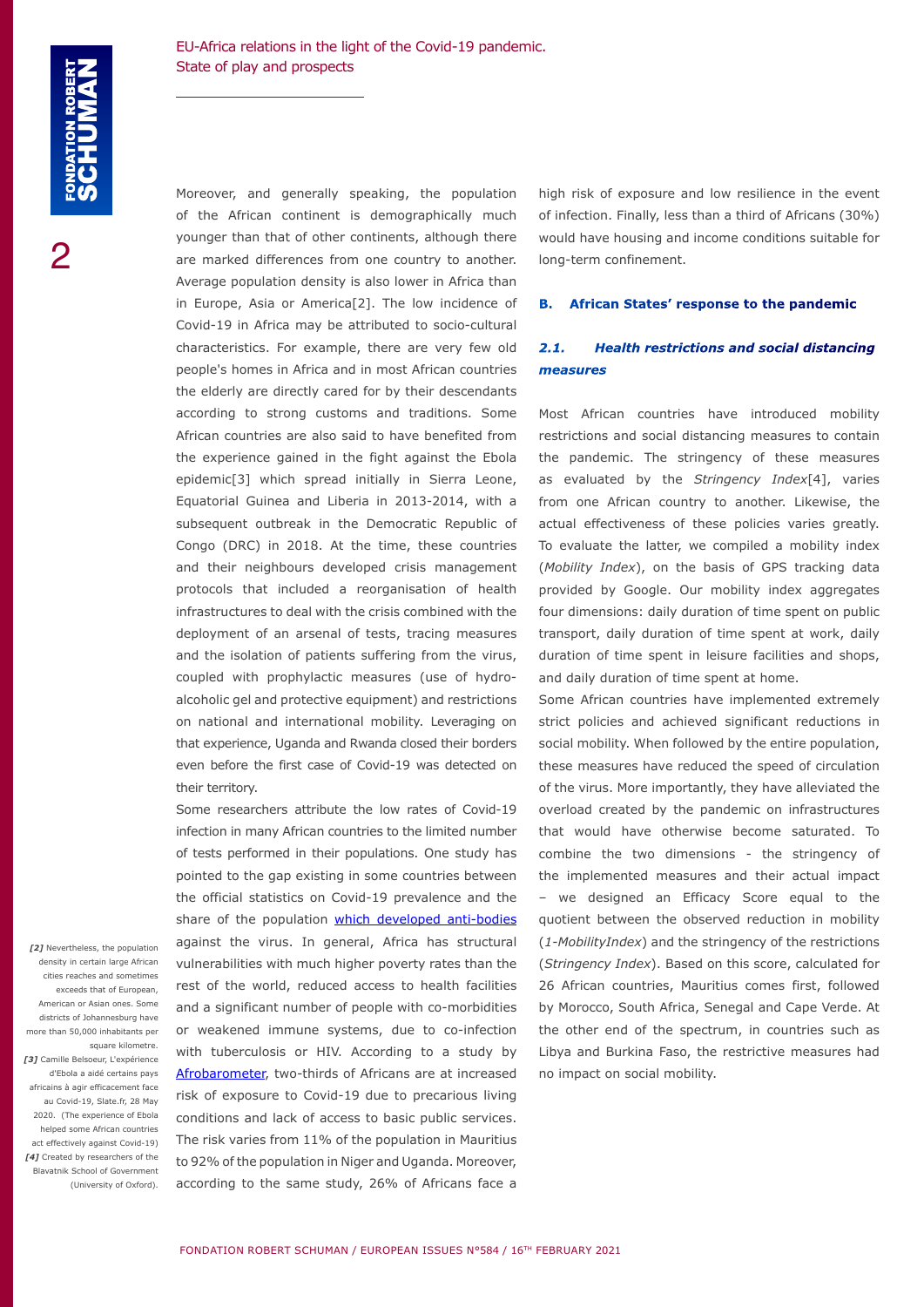

Data: Our World in Data, Chart: The Multipolarity Report

# *2.2. The economic and social impact of the pandemic and the measures taken to remedy it*

While the pandemic's impact on health has not been as severe in Africa as in other regions of the world, its political, economic and social impact on African economies and populations has been considerable. The economic impact first results from the restrictive measures taken at local level to contain the spread of the virus, second, it stems from the temporary drop in global demand for raw materials (oil, minerals, agricultural products), manufactured goods and services (tourism, air transport) and, finally, from the impact of the pandemic on intra-African trade.

According to the **IMF's October 2020 forecasts, African** States are expected to experience negative growth rates in 2020 and are set to return to their pre-crisis GDP only in 2022 or even 2023. More specifically, according to the IMF, activity is expected to contract by 3% in sub-Saharan Africa in 2020. By 2021, African growth is expected to recover to 3.1%. The IMF notes that "*Sub-Saharan Africa is facing an unprecedented health and economic crisis which, in the space of just a few months, has jeopardised years of hard-won development progress and disrupted the lives and livelihoods of millions of people*". In South Africa, for example, more than 2.2 million jobs were lost in the second quarter of 2020, or 14% of all existing jobs.

Moreover, according to the [World Bank,](https://www.knomad.org/publication/migration-and-development-brief-33) remittances dispatched by migrant workers toward Sub-Saharan Africa is set to decline by 9% and 6% respectively in 2020 and 2021, thereby worsening food insecurity and poverty in the countries that are most dependent on these transfers.

More generally the IMF stresses that "*the region's prospects will depend on the availability of additional funding and transformational national reforms that will strengthen resilience (increased revenues, digitalisation, improved transparency and governance), accelerate medium-term growth, create opportunities for a wave of new entrants to the labour market and advance sustainable development objectives*". The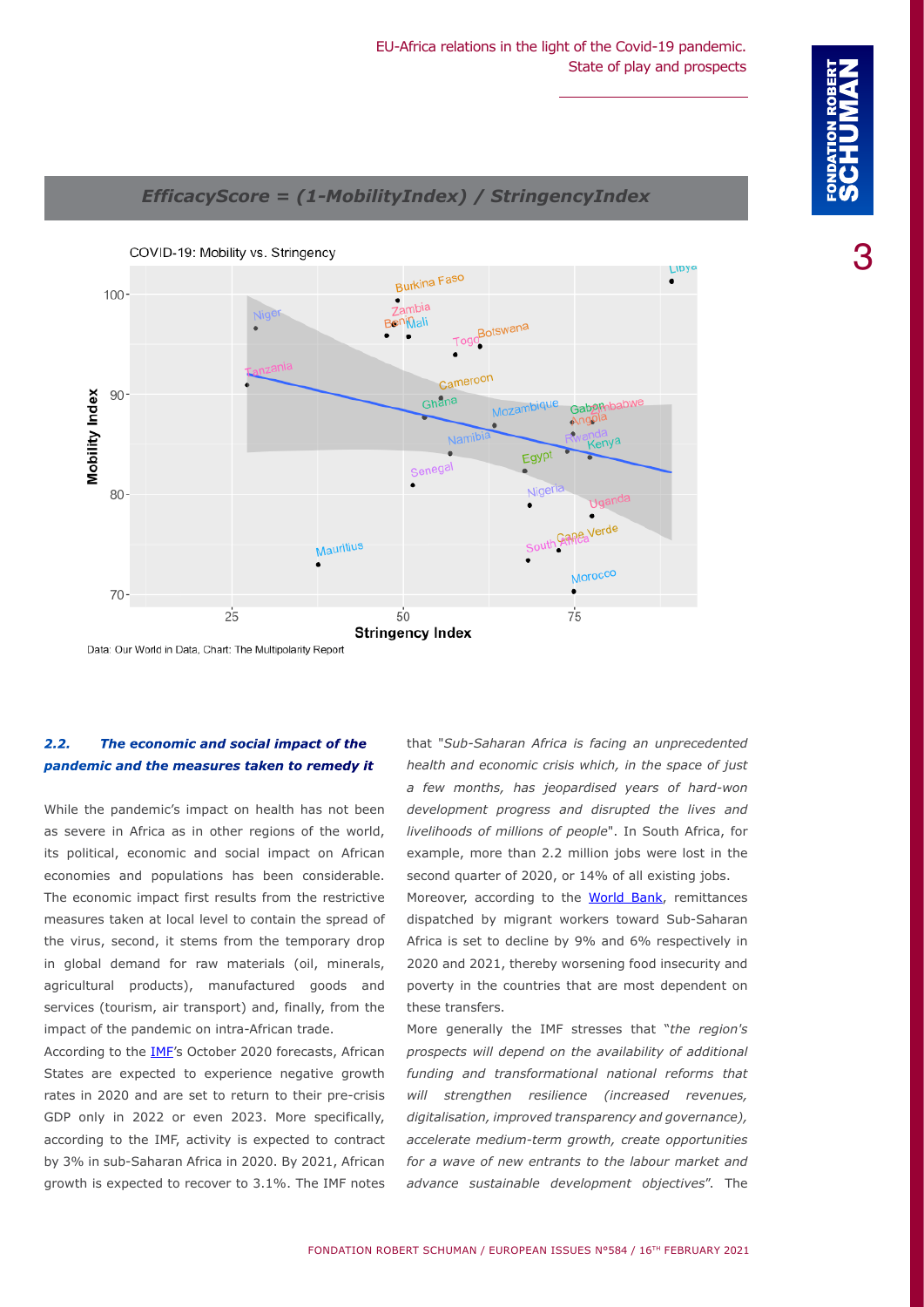situation is hardly more enviable for the countries of North Africa whether for oil exporters such as Algeria and Libya, faced with a sharp fall in the price of black gold in the first half of 2020, or for countries exporting manufactured goods and services such as Morocco, Tunisia and Egypt which have suffered from the slump in regional demand (European Union, Turkey, Gulf countries) for these goods and services.





Data: IMF, Chart: The Multipolarity Report

Moreover, the restrictions implemented to contain the pandemic, on the backdrop of an economic and social crisis, have increased people's exasperation, especially when the purpose of these restrictions was not clearly explained, and when they were not backed by adequate support measures. In Nigeria, for example, there were large-scale demonstrations in the country's major cities in October 2020. In the Sahel region, Jihadists took advantage of the crisis to recruit new members and to step up their operations. Political and social dissent is likely to escalate in the coming years, as it did in the aftermath of the 2008 financial crisis, especially in countries where governments failed to contain the social impact of the pandemic.

Faced with an unprecedented external shock, African States responded with significant differences in scale and scope. This versatility can be explained in part by unequal fiscal and budgetary rooms for manoeuvre, depending on the macroeconomic and financial situation that existed prior to the crisis (i.e. level of internal and external debt, primary fiscal balance and current account balance, exchange rate regime, etc.). But it also reflects uneven institutional capabilities. In this respect, the responses to the crisis by two emblematic African countries, South Africa and Morocco, are revealing.

#### **The South African Response**

In South Africa, where more than 2 million jobs were lost in the second quarter of 2020, the government of Cyril Ramaphosa unveiled a support plan of 500 billion rand, or \$30 billion, representing 10% of GDP. The plan extended the existing food aid and targeted cash transfers that covered 11 million South Africans, to an additional 6 million people. The government allocated \$6 billion to support investment in infrastructure over the next ten years. Finally, it promised to create 800,000 jobs, a significant part of which would be in the public sector. To finance its programme, the government called on the IMF for a \$4.3 billion loan, which was granted in July 2020.

In the short term, this classic Keynesian stimulus policy combining social transfers, infrastructure and public jobs places a significant strain on public finances, with a budget deficit that is expected to rise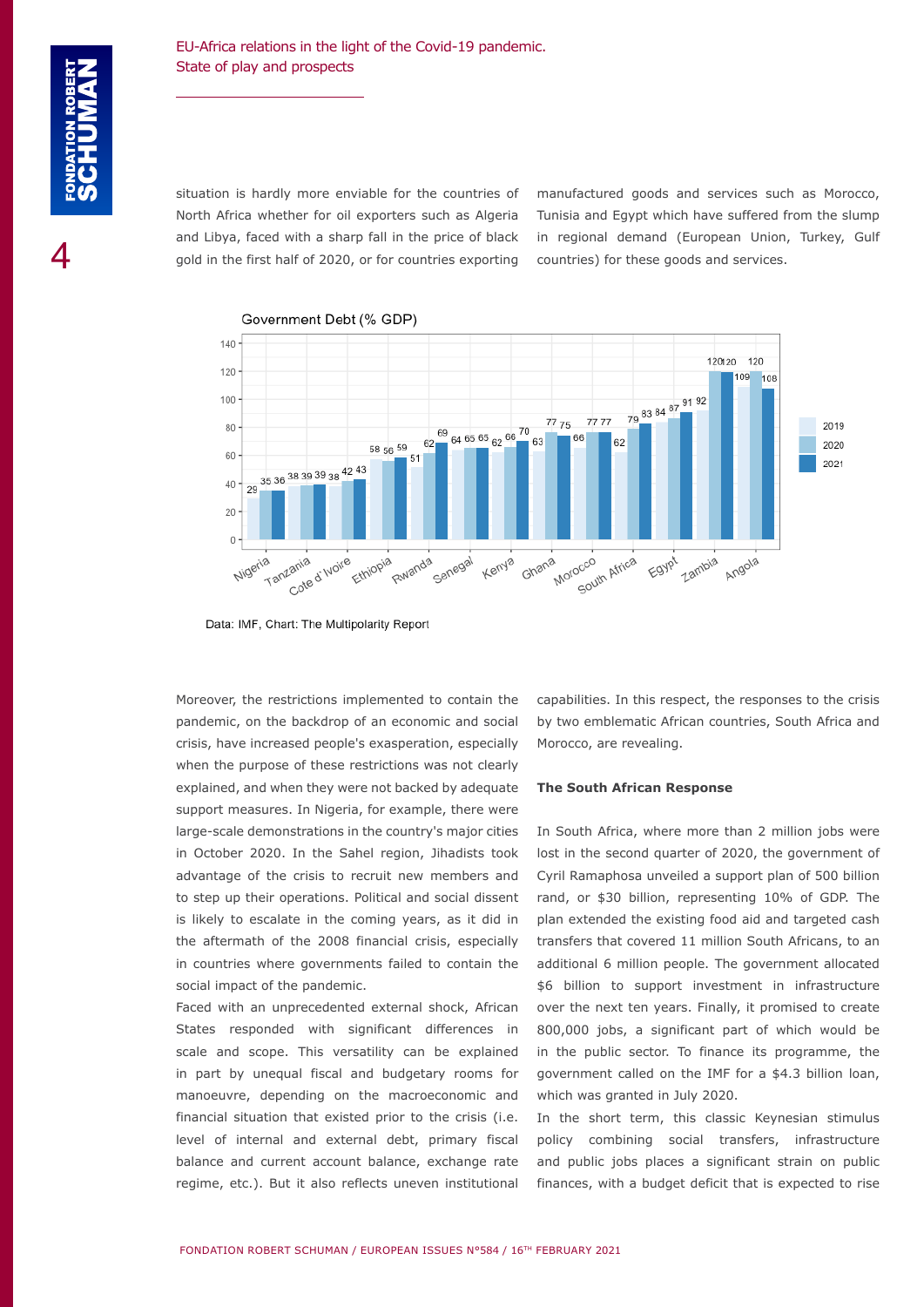to 10% of GDP in 2020 and could remain at a high level in the coming years. Even before the outbreak of the Covid-19 pandemic, the South African economy was suffering from a slowdown in growth, on the backdrop of fiscal austerity, institutional deadlocks and repeated "blackouts" due to under-investment in power generation. If GDP growth does not converge towards the government's target of 3% per year, public debt could exceed 100% of GDP by 2023-2024.

#### **The Moroccan Response**

Among African States, Morocco stands out for the speed of its response to the health crisis and the support provided to businesses and households. The Kingdom mobilised nearly 2.8% of GDP to provide a replacement income to its population and to preserve the financial health of businesses, especially of SMEs and sectors most exposed to the crisis (retail trade, hotels and restaurants, tourism, transport). To cover this expenditure, the Moroccan government activated a "precautionary and liquidity line" of 3 billion \$ with the **IMF**. It also issued "Eurobonds" on the international markets for a cumulative amount of \$4.2 billion, in the form of two bond issues of €1 billion in September 2020 and \$3 billion in December 2020.

For many African countries faced with the impact of the pandemic, reaching out to workers in the informal economy has been a major challenge. In this regard, according to the IMF, "*Morocco is a model. The authorities have succeeded in reaching informal workers by combining mobile payments to beneficiaries of the non-contributory health insurance scheme (RAMED, medical insurance scheme) with online monetary assistance applications for others. Households covered by RAMED received a mobile payment of 800 to 1,200 MAD (\$80 to \$120) depending on the composition of the household*."[5] This programme has enabled the protection of 85% of all the households eligible for aid. In addition to the emphasis placed on the informal economy, the originality of the Moroccan plan lies in the broad scale and scope of unconventional measures: equity investment in private companies, long-term loans and guarantees. The creation of the Mohammed VI investment fund is a central part of this strategy (cf. part III). This public-private Fund is to be

endowed with 45 billion MAD, i.e. 3.9% of GDP and co-financed by the State - through a budget allocation of 15 billion MAD (1.3% of GDP) - and by alternative financing to the tune of 30 billion MAD - i.e. 2.6% of GDP. A guarantee envelope of up to 75 billion MAD - or 6.5% of GDP - completes this system. By mid-October 2020, 23,000 companies, 98% of which are SMEs, had benefited from the "*Damane Relance*" and "*Damane Relance VSE*" guarantees totalling 27 billion MAD. In addition, more than 50,000 companies benefited from the "*Damane Oxygène*" guarantee for a total of 18 billion MAD. All in all, the Moroccan recovery plan could mobilise up to 13% of GDP, making it one of the most sustained efforts among African countries, the countries of the North Africa - Middle East (MENA) zone and, more broadly speaking, of all emerging countries.

# *Frugal innovation and digitisation in response to the pandemic*

The concept of frugal innovation was developed by Navi Radjou. It consists of responding to an emerging need in the simplest and most effective way. Africa offers a particularly favourable ground for frugal innovation. In the face of the Covid-19 pandemic, African entrepreneurs have shown remarkable agility and innovation. According to a [report](https://www.eib.org/en/publications/african-digital-best-practice-to-tackle-covid-19) published by the EIB in July 2020, more than a hundred innovative solutions have been founded and implemented by African entrepreneurs in response to the pandemic. As the EIB notes "*some are very simple from a technological point of view, while others are truly innovative. All of them are inventive examples of contributions to the fight against the pandemic*." Established Manufacturing companies have contributed to scale these solutions.

In Morocco, "*the manufacturing industry has harnessed its capacities, reorienting itself towards the production of protective masks, hydro-alcoholic gel or medical equipment including suits, gowns, mobcaps, overshoes in a short period of time.*" After satisfying local demand, Moroccan manufacturers started to export their surplus to Europe and other African countries. Morocco also launched the manufacturing of an artificial respirator "Made in Morocco", by leveraging on the production capacities available in the aeronautical sector and by mobilising the Moroccan diaspora. *[5]* IMF, Idem.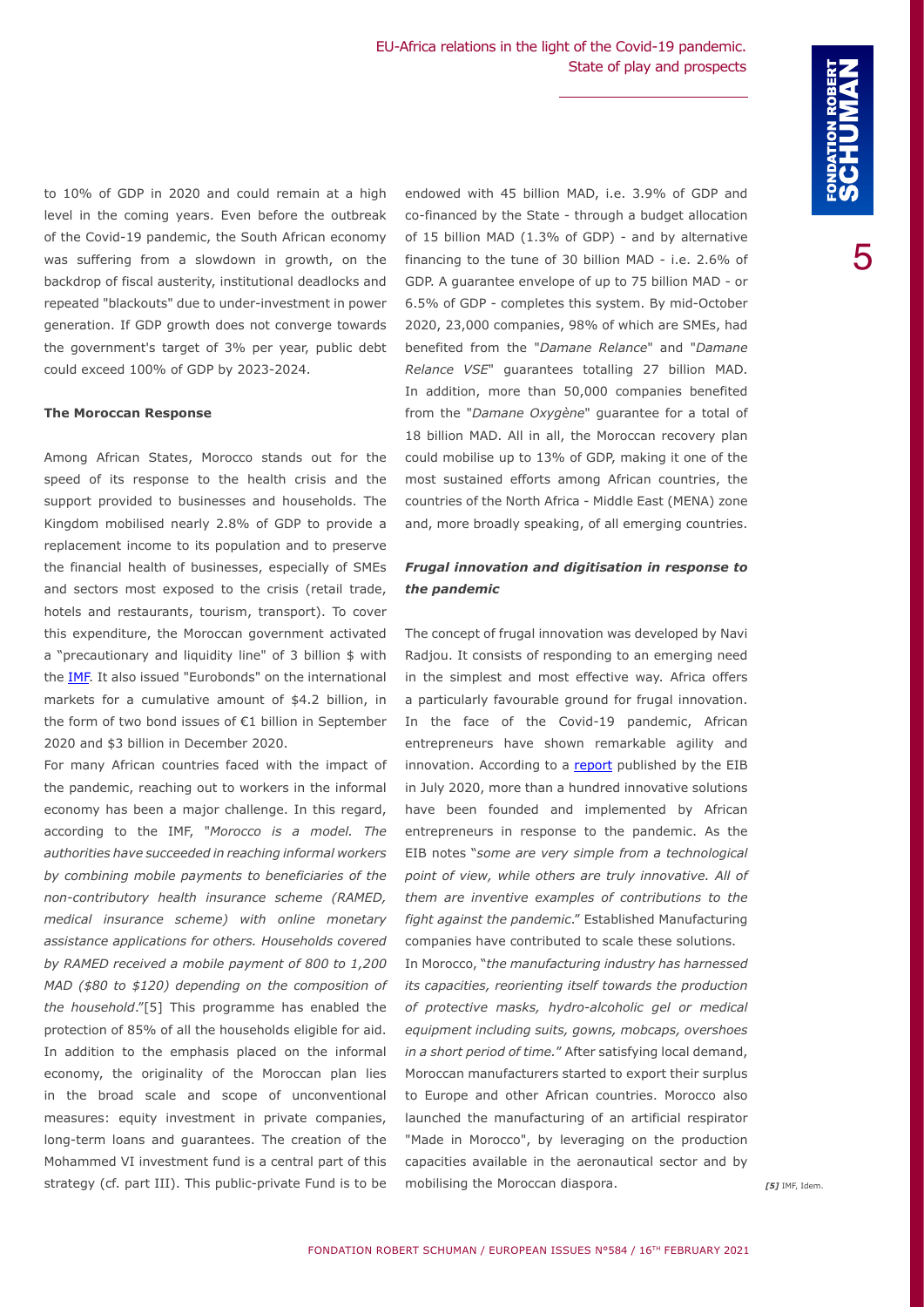From Casablanca to Cape Town, the health crisis has led to an awareness of the need to accelerate the digitalisation of the economy and public services. Morocco launched a tracking application called *Wiqaytna* which has been downloaded more than a million times. *FabLab*, an innovation hub in Kenya, has developed an application called *Msafari*, which tracks public transport users. The pandemic has highlighted the importance of data exchange and interoperability between different information systems. The crisis has also accelerated the development of e-commerce. Following the example of *Jumia*, the African leader in the sector, the platforms have adapted by offering basic necessities and linking local businesses and consumers.

# **II. EUROPE-AFRICA PARTNERSHIP TESTED BY THE PANDEMIC**

# **A. The ambition of a new global strategy with Africa**

Jean-Claude Juncker's mandate at the head of the European Commission (2014-2019) can be described in retrospect as a "doctrinal reset" for Euro-African relations, raised to the level of a strategic partnership ["between equals"](https://audiovisual.ec.europa.eu/en/video/I-143451). The Abidjan summit of November 2017 consolidated this turning point by focusing on youth, investment, and job creation in promising sectors such as digital. The new Commission chaired by Ursula von der Leyen adopted these lines of action, adding other dimensions such as the fight against climate change, the prevention of armed conflict and migration issues.

On March 9 2020, the Commission published a document entitled ["Towards a comprehensive strategy](https://eur-lex.europa.eu/legal-content/EN/TXT/PDF/?uri=CELEX:52020JC0004) [with Africa"](https://eur-lex.europa.eu/legal-content/EN/TXT/PDF/?uri=CELEX:52020JC0004). It states that "*the year 2020 will be a turning point in the realisation of our ambition to build an even stronger partnership*". The Commission also notes that "*Africa's potential is attracting increased interest from many actors on the world stage*". It is a thinly veiled reference to China's inevitable position in Africa, but also to the African ambitions of the United States, Russia, Turkey, and the Gulf States. Taking note of this new situation, the Commission proposes to redefine the EU's strategy with Africa based on five thematic partnerships:

- 1. Green Transition and access to energy
- 2. Digital Transformation
- 3. Growth and sustainable jobs
- 4. Peace and governance
- 5. Migration and mobility.

The document mentions the need to support private investment and the creation of decent jobs in Africa, but it insists above all on the support that the European Union can provide in regulatory matters, on subjects such as the green transition or digital transformation. Europe thus remains faithful to its image as a "normative empire". The Commission remains extremely elliptical on initiatives with the capacity to transform African economies and accelerate their development. Therefore, the message could very well be blurred thereby losing sight of the strategic nature of the Euro-African partnership. Indeed, while there can be no policy without principles, a statement of principles is not a policy.

# *Transcontinental integration from the point of view of trade*

In this document, the European Union states its readiness to provide "*political, technical and financial support to the agreement on the African continental free trade area (for which European aid already increased from €12.5 million in 2014-2017 to €60 million in the period 2018-2020), which represents an absolute priority*". And, further on, it states that "*cooperation in the area of strategic corridors that facilitate trade and investment within the African continent and between Africa and Europe, and improve the connectivity between the two continents with a view to durability, efficacy and security, will also be strengthened by the long-term perspective of creating a global free trade area linking the two continents.*"

This commitment to strengthening connectivity between the two continents is welcome - a recommendation made in the **study** published in July 2019. However, a vision of economic integration dominated by trade, as illustrated by the Commission's insistence on the creation of a free trade area between the two continents, ignores critical dimensions such as the investment in African industrial capabilities and technology transfers.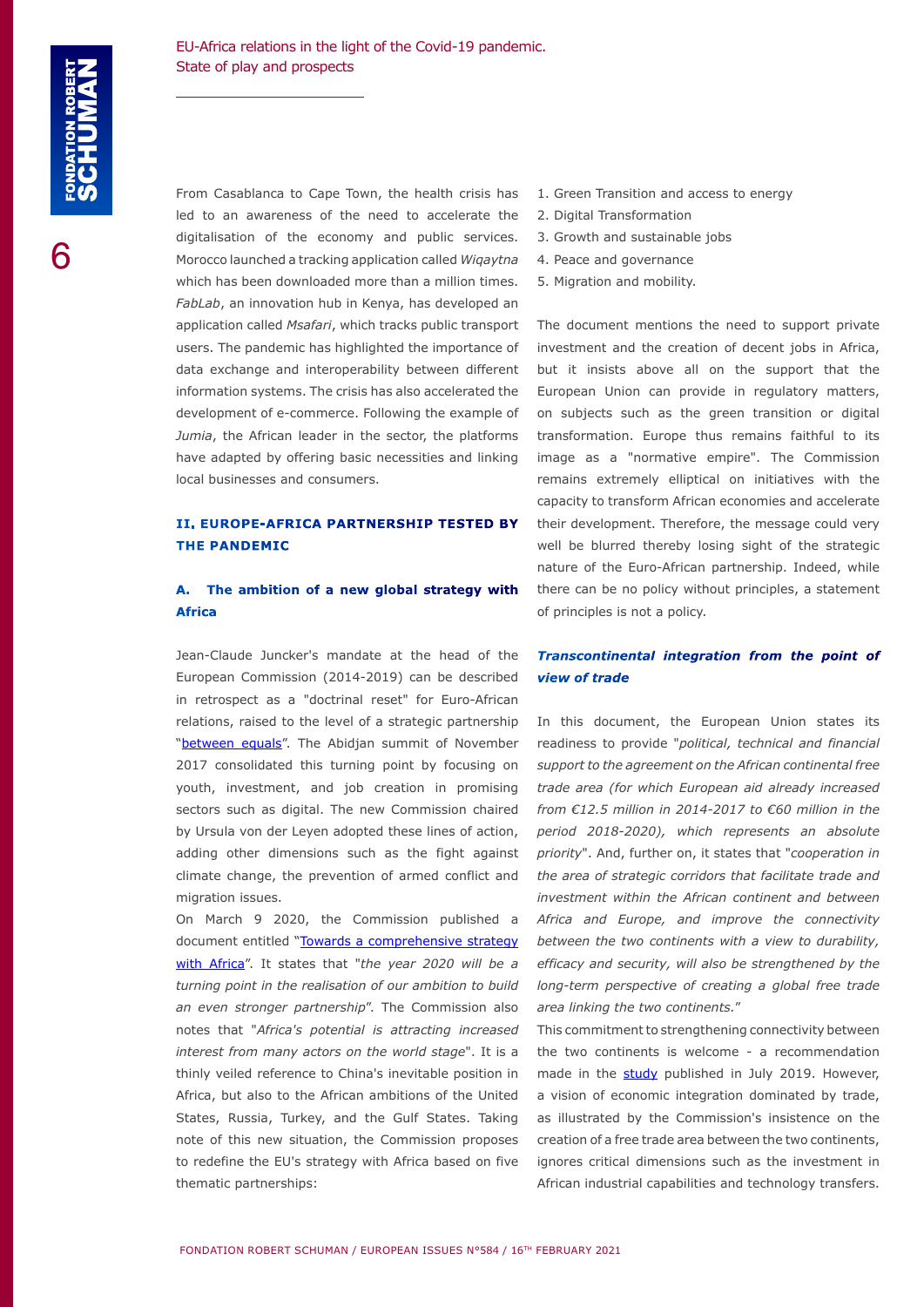# **B. An agenda in turmoil because of the pandemic**

# *An emergency response focused on the fight against the pandemic*

On 8 April 2020, the European Union launched emergency measures under the tag "*[Team Europe"](https://eur-lex.europa.eu/legal-content/EN/TXT/PDF/?uri=CELEX:52020JC0011)*, in support of its partners to counter the pandemic. As of November 2020, the total amount of pledges announced by "Team Europe" reached €38.5 billion, of which 50% had already been disbursed. The assistance was meant to respond to humanitarian needs, to strengthen local health systems and to deal with the socio-economic consequences of the pandemic (€26.63 billion).

Together with the Bill and Melinda Gates Foundation the EU is the biggest donor to the **[GAVI COVAX](https://www.who.int/initiatives/act-accelerator/covax)**, initiative co-led by the Global Alliance for Vaccines (Gavi) and the WHO, which aims to ensure fair and equitable access to Cobvid-19 vaccines worldwide[6]. It has been endowed with \$2 billion facility to fund one billion doses of Covid-19 vaccine for low- and middleincome countries. According to the **[GAVI](https://www.gavi.org/)**, at least \$5 billion more is required in 2021. Beyond securing vaccine supply, distributing vaccines in countries with predominantly rural populations is a logistical challenge. For example, the vaccines from Pfizer/ BioNTech and Moderna require cold storage up to the "last mile". On a more geopolitical level, the EU has to cope with unilateral initiatives from China, India and Russia, which have offered their own anti-COVID vaccinations to the countries of Africa, bypassing the GAVI COVAX mechanism.

#### *The Conclusions of the June 2020 Council*

On 30 June the Council published a document re-stating its [conclusions on Africa,](https://www.consilium.europa.eu/en/press/press-releases/2020/06/30/on-the-path-to-a-deeper-and-stronger-partnership-living-up-to-the-european-and-african-aspirations-council-adopts-conclusions-on-africa/) which broadly endorsed the Commission's strategy while refocusing the priorities of the Euro-African partnership around four themes: 1°) promotion of multilateralism; 2°) peace, security and stability; 3°) inclusive and sustainable development; 4°) sustainable economic growth. The Council further highlighted the support given by the European Union to Africa in the fight against the pandemic. Finally, it reiterated its call for African debt relief.

# *A minimal overhaul of the EU-ACP Partnership (Post-Cotonou)*

The longstanding negotiation process between the EU and ACP countries - including Africa, Caribbean and Pacific countries - on a new "post-Cotonou" partnership was brought to a conclusion on 4 December 2020. Nevertheless, the changes are minimal. The new agreement comprises a "common ground" which sets out the strategic priority areas in which both parties intend to work together: human rights, democracy and governance; peace and security; human and social development; environmental sustainability and climate change; inclusive and sustainable economic growth and development; migration and mobility. The new agreement associates three regional protocols (Africa, Caribbean, Pacific) to this common base. According to the [Commission's press release,](https://ec.europa.eu/commission/presscorner/detail/en/ip_20_2291) "*Governance specific to the regional protocols will be used to manage and steer relations with the European Union and the different regions concerned, in particular through joint parliamentary committees*". From a financial point of view, the integration of the European Development Fund (EDF), through the Neighbourhood, Development Cooperation and International Cooperation Instrument ([NDICI](https://ec.europa.eu/international-partnerships/system/files/factsheet-mff-multiannual-financial-framework-v09_en.pdf)), as part of the multi-annual budgetary plan 2021-2027, had already taken this regionalisation into account. Apart from this change in governance, the real concession taken by the Union with this agreement concerns the obligation to readmit illegal migrants to their country of origin.

The EU-ACP Partnership Agreement remains the legal framework that structures the European Union's relations with Sub-Saharan Africa. Within this framework, development-related issues are addressed through the NDICI and the European Fund for Sustainable Development (EFSD+). Trade relations are defined through Economic Partnership Agreements (EPAs) between the European Union and the different African sub-regions. North African countries are treated separately within the framework of the association agreements reserved for the neighbourhood countries. The Africa-Europe Alliance for Sustainable Investment and Employment and the Communication "*Towards a comprehensive strategy with Africa*" are political and economic strategies, subject to change. The focus

*[6]* The Union has committed €100 million to the GAVI COVAX initiative through Team Europe, to which are added €400 million in guarantees provided by the EIB, as well as the individual commitments of France (e100 million) and Spain (€50 million).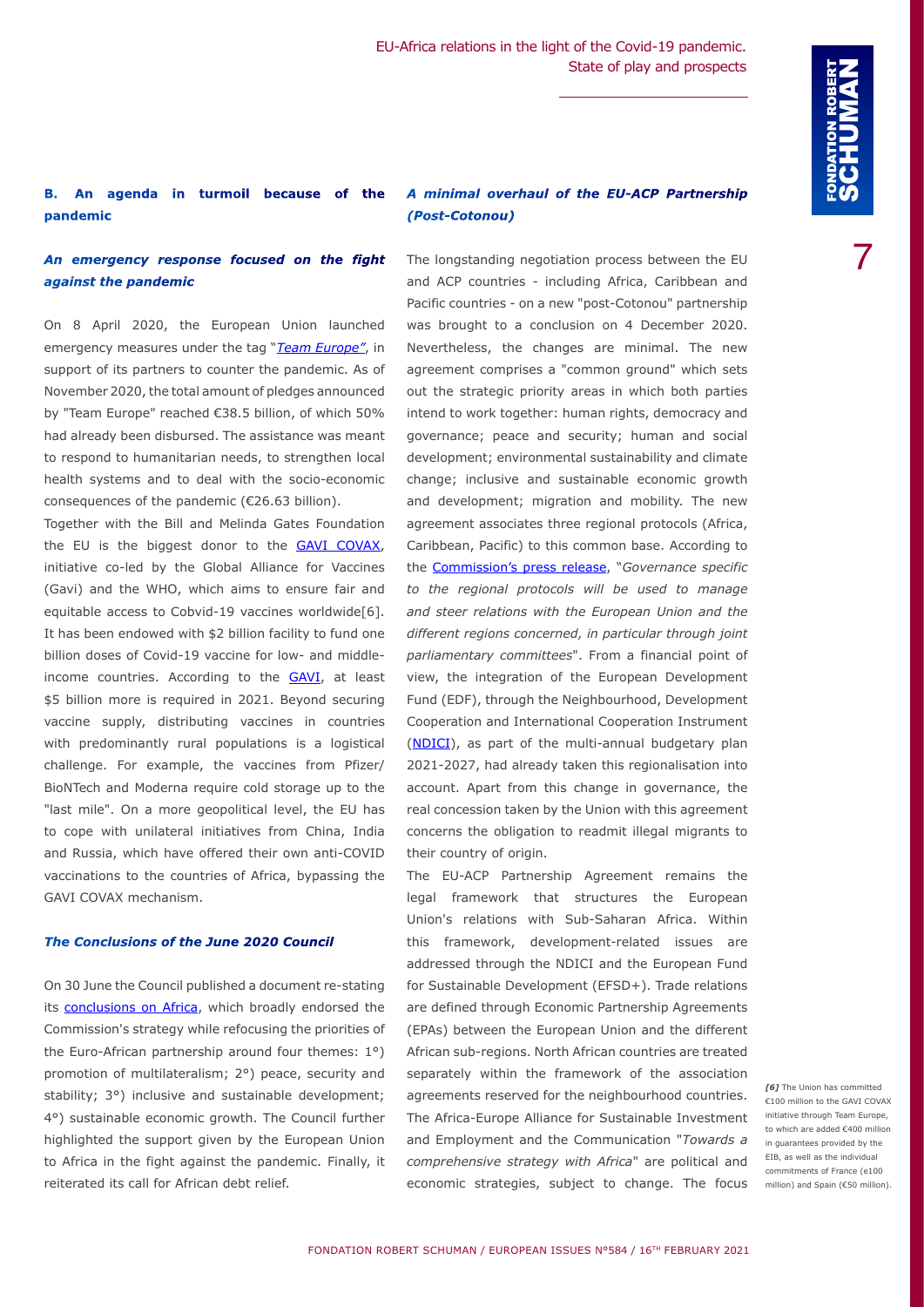on partnership between continents is thus hampered by a complex web of institutional hurdles, and by overlapping thematic and geographical priorities which the European Union struggles to clarify.

# **III. PROPOSALS FOR A RENEW EURO-AFRICAN PARTNERSHIP**

#### **A. Clear priorities and inspirational projects**

#### *A new governance structure*

In a [column](https://www.project-syndicate.org/commentary/eu-africa-summit-partnership-of-equals-by-carlos-lopes-4-2020-12?barrier=accesspaylog) published on 4 December 2020, Carlos Lopes, the High Representative of the African Union (AU) for the partnership with Europe insisted on the need to turn the "partnership between equals" into a reality. In his view, "*both sides must abandon the fragmented and unbalanced approach of the past and work towards the creation of an effective joint governance mechanism*." To support this, one could imagine the establishment of a permanent EU-AU Commission. The European Union should also rely more on the institutions of the African Union - such as the African Development Agency and the African Peer Review Mechanism - and make more sustained references to the latter's "Agenda 2063". For its part, if the African Union is to be considered as an equal to the European Union, it should achieve its financial autonomy and no longer depend on grants from international donors.

#### *A partnership based on what Africans really need*

To increase the resilience of African States to crises, the upgrading of health systems and the expansion of social protection systems are necessary. Over the past three decades, dominated by the "*Washington Consensus*", social protection issues have been relegated to the backburner. However, numerous studies show that a universal social protection system is the fundamental basis for inclusive development. The European Union, which has an unparalleled experience in this area, could make it available to its African partners. This effort is particularly necessary to reduce the burden of the informal economy and to increase the productivity of African workers. In Morocco for example, King Mohammed VI, in his *Speech from the Throne* on 29 July 2020, called for the establishment of universal social security coverage by 2025, including compulsory health insurance, family allowances, unemployment insurance and retirement pensions[7].

The Covid-19 pandemic has served as a catalyst and accelerator for change in the global economy. The European Union must go beyond declarations of intent, by proposing major inspirational projects to Africans: a Marshall Plan for infrastructures, an agricultural alliance, an industrial and technological alliance and, finally, a digital alliance. In a previous policy brief, we have put forward our proposals to significantly increase intra-African and Euro-African connectivity, in view of binding the two continents more firmly to each other, in accordance with the wishes expressed by Robert Schuman several decades ago. We have also developed the idea of a Euro-African industrial alliance, based on the cumulation of rules of origin, which allows trade to be used for industrial co-production[8]. Finally, in the light of this crisis, digitalization no longer appears to be a "nice have" just for rich countries but a "must have", designed to ensure the resilience and agility of local, national and continental production and exchange systems.

#### *Mitigating and adapting to climate change*

The issue of climate change must obviously be one of the partnership's priorities. The economic, social and environmental aspects of development are indeed inextricably linked, as shown by the conflicts between sedentary farmers and semi-sedentary livestock farmers, which have been caused by droughts and other extreme weather events. The agricultural sector, on which more than two-thirds of Africans depend directly or indirectly, is particularly exposed to these phenomena, which accelerate migration and provide fertile ground for terrorist movements, such as Boko Haram in Nigeria. In this field, Europe should go beyond declarations of intent. It could encourage the creation of Euro-African agro-industrial chains from upstream agriculture to downstream industry - integrating food crops, long neglected in the neo-liberal doctrine of development. This would help to fix local populations and bring migration policies into line with development aid policies.

*[7] In this context a merger is planned between the RAMED health insurance system devoted to independent workers, the TAYSSIR measure for conditioned money transfers and social common law protection [8]* [https://www.robert-schuman.](https://www.robert-schuman.eu/fr/doc/questions-d-europe/qe-522-fr.pdf) [eu/fr/doc/questions-d-europe/](https://www.robert-schuman.eu/fr/doc/questions-d-europe/qe-522-fr.pdf) [qe-522-fr.pdf](https://www.robert-schuman.eu/fr/doc/questions-d-europe/qe-522-fr.pdf)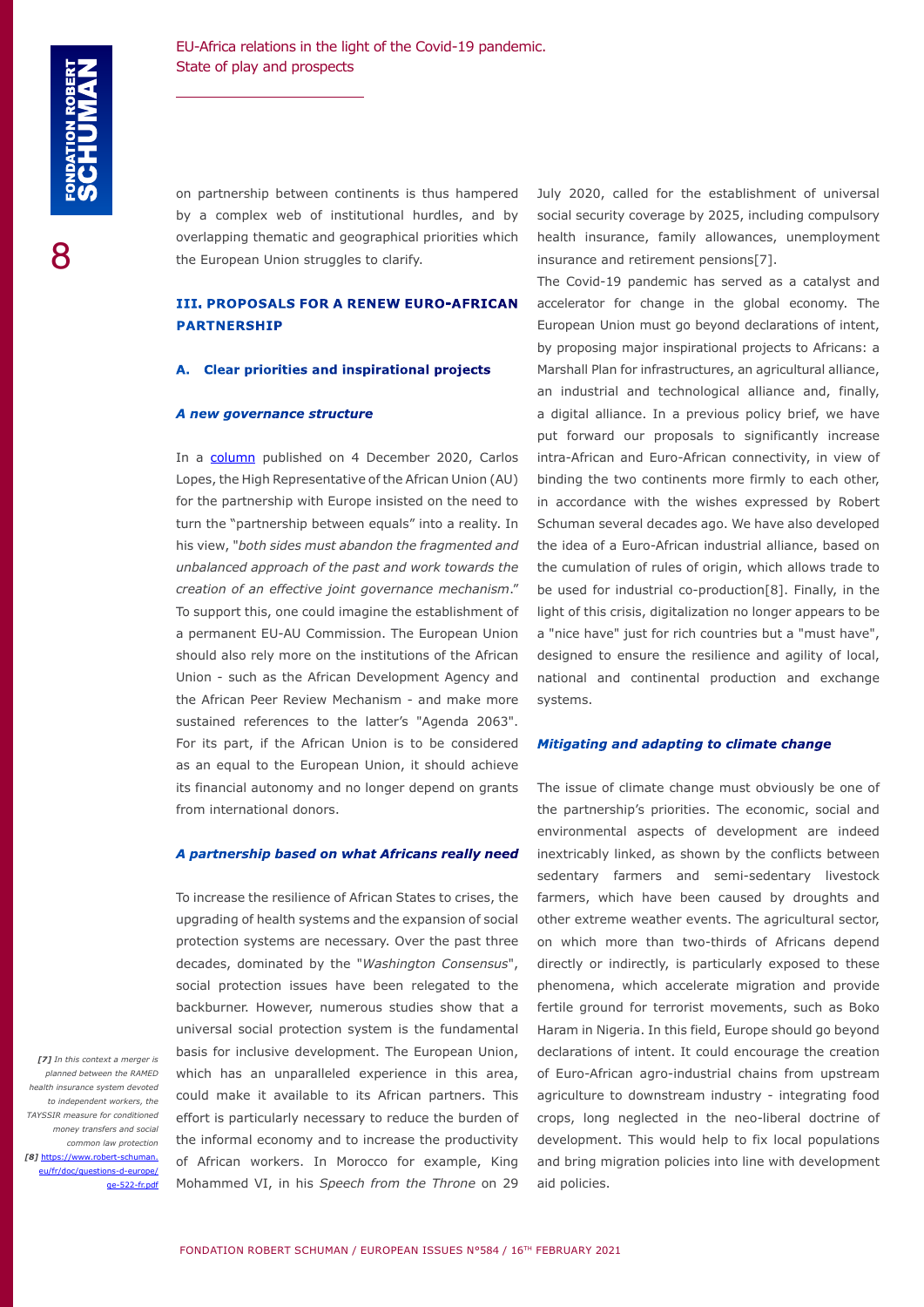FONDATION ROBERT SCHUMAN / EUROPEAN ISSUES N°584 / 16TH FEBRUARY 2021

## **B. Adapted finances**

### *Restructuring the African debt*



pandemic will increase the burden of debt on some African States. Given the pandemic, the [G20](https://www.banque-france.fr/sites/default/files/media/2020/07/20/final_g20_fmcbg_communique_-_july_2020.pdf) States decided in April 2020 to establish a moratorium on servicing the public debt, due on account of 2020, by low-income States most of whom are to be found in Africa. The moratorium has enabled 46 low-income countries to benefit from payment deferrals totalling \$5.3 billion (out of nearly \$30 billion in interest due in 2020). An agreement signed in November 2020 required the involvement of private creditors in any future restructuring of poor countries' debt, based on the principle of "comparability of treatment". Thus, a debtor wishing to obtain a restructuring of its public debt will have to demand the same treatment from its private creditors. In addition, the IMF would be the "linchpin" of the system, since countries requesting debt restructuring would have to comply with an adjustment programme to ensure the sustainability of their debt. De facto, these conditions limit the scope of the initiative. Several countries have preferred not to use them in order to avoid stigmatisation by financial markets.

In addition to this the strategy of some creditor countries such as China must be taken into account.

Indeed, according to a World Bank report, China holds almost two-thirds of the bilateral debt of low-income countries. However, Beijing has always preferred the [conversion](https://www.brookings.edu/blog/africa-in-focus/2020/04/20/china-and-africas-debt-yes-to-relief-no-to-blanket-forgiveness/) of debt into investments to the simple cancellation of the latter.

European countries could take a unilateral initiative by converting part of the African public debt into investments dedicated to the green or digital transition. This type of arrangement has already been used on a small scale, by countries [like the Seychelles](https://www.weforum.org/agenda/2020/10/debt-climate-swaps-spur-green-recovery/). In April 2020, a group of African intellectuals and leaders proposed the creation of an African Debt Restructuring Fund that would swap old debt owed to private investors for bonds guaranteed by the G20 States - on the model of the "*Brady Bonds*"[9]. In all events, the ethical uncertainty that would result from indiscriminate treatment between unthrifty and virtuous States should be avoided.

# *The concept of mixed financing or "blended finance"*

The concept of "mixed or blended finance" - consists in obtaining a leverage effect by combining public resources and private funding within a package

*[9] The latter collateralised by American Treasury bonds were issued thirty years ago to restructure the Latin-American debt*



9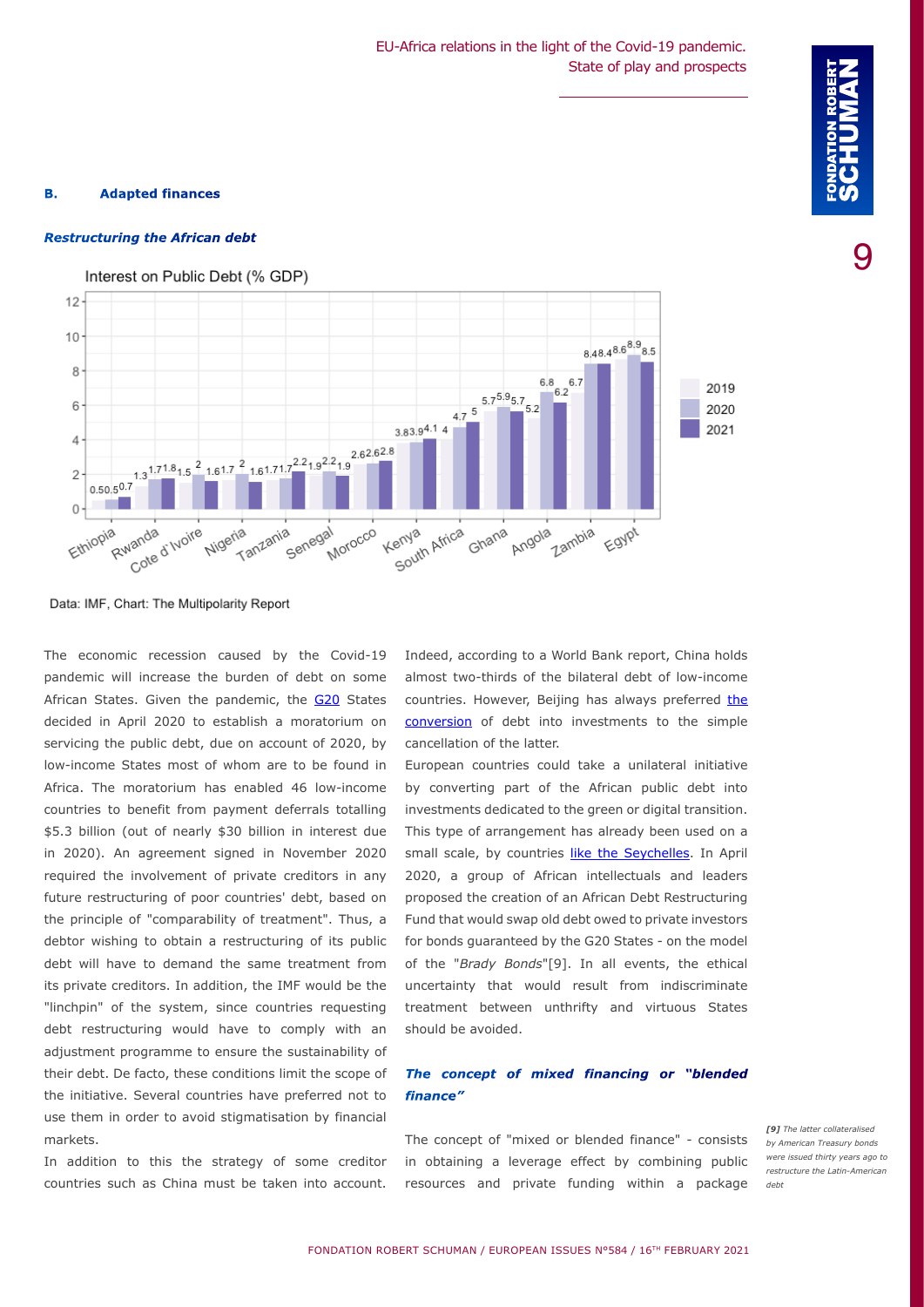designed to finance investment projects. It became popular in Europe with the "[Juncker plan"](https://ec.europa.eu/commission/presscorner/detail/en/ip_19_6119). Designed in response to the consequences of the 2008 financial crisis and the euro crisis, the Plan proposed to support private investment of up to €315 billion, based on a budget commitment ten times smaller. The objective was reached by 2018. It was raised to €500 billion by 2020. The [European funds for strategic investments](https://www.consilium.europa.eu/en/policies/investment-plan/strategic-investments-fund/) is the financial pillar of this plan. It is managed by the EIB, which benefits from a European Union budgetary guarantee in the form of a "first-loss protection".

The [External Investment Plan,](https://ec.europa.eu/eu-external-investment-plan/home_en) adopted in September 2017, is the counterpart of the Juncker Plan to finance projects outside the European Union. Over the period 2017-2020 it was provided with 4.6 billion  $\epsilon$  in own funds – 3.1 billion for blended finance and 1.5 billion

for guarantees – to fund investments to a total of up to 46 billion €. This mechanism has been renewed and enhanced for the period 2021-2027, with a total strike force of 60 billion on the basis of €6 billion of equity capital<sup>[10]</sup> The European Fund for Sustainable [Development](https://ec.europa.eu/transparency/regdoc/rep/1/2020/EN/COM-2020-224-F1-EN-MAIN-PART-1.PDF) (EFSD), the main financial instrument of the external investment plan, was created by merging two regional "blended finance" mechanisms in operation since 2007: the Investment Platform for Africa (IPA) and the Neighbourhood Investment Platform (NIP)[11]. Since its creation, the blended financing granted by the latter has been "channelled" through five major institutions which have shared 93% of the total envelope: EIB (26.3%), AFD (19.5%), ADB (18.1%), KFW (15%) and EBRD (14.7%).

#### *Sectoral Distribution of funds granted by the EFSD*

# **Neighbouring country (East and South)** In what do we invest?



#### **Sub-Saharan Africa**



*Source: 2019 Operational Report EFSD.*

# *Use of innovative finance: the experience in Morocco*

The Moroccan experience in innovative financing is particularly interesting and could inspire other African countries in their relations with Europe. It should be recalled that Morocco has a long tradition of cooperation with the European Union, its Member States and its agencies. The EIB has been active in Morocco since 1979. To date, it has financed 125 projects totalling EUR 8 billion €[12]. It was particularly successful in financing the Casablanca tramway and the Noor solar energy complex in Ouarzazate. Morocco has also subscribed to the EBRD's capital since its creation in 1991. Following the "Arab Spring" of 2011, the scope of this multilateral development bank was extended to the countries of the southern shore of the Mediterranean. In 2015, it developed a specific country strategy for Morocco. At the end of November 2020, the EBRD supported 73 projects in Morocco, disbursing

*[10] For more details regarding these mechanisms* [European](https://www.robert-schuman.eu/en/doc/questions-d-europe/qe-522-en.pdf) [Issue N°522 - Fondation Robert](https://www.robert-schuman.eu/en/doc/questions-d-europe/qe-522-en.pdf) [Schuman \(robert-schuman.eu\)](https://www.robert-schuman.eu/en/doc/questions-d-europe/qe-522-en.pdf) *[11] An independent assessment of the EFSD undertaken in 2019 concluded that this fund was "highly adapted" to the investment financing requirements of the countries of Sub-Saharan Africa and the EU Neighbourhood. [12] As part of the fight against the coronavirus pandemic, the EIB has granted Morocco emergency financing of €200 million, of which a first tranche of €100 million was disbursed in August 2020. This financing is part of the Moroccan National Pandemic Response Plan of COVID 19 and Team Europe. The EIB has also granted a credit line of €200 million to Crédit Agricole du Maroc (CAM) a €200 million credit agreement aimed at strengthening support for Moroccan companies in the agricultural and bio-economy sectors.*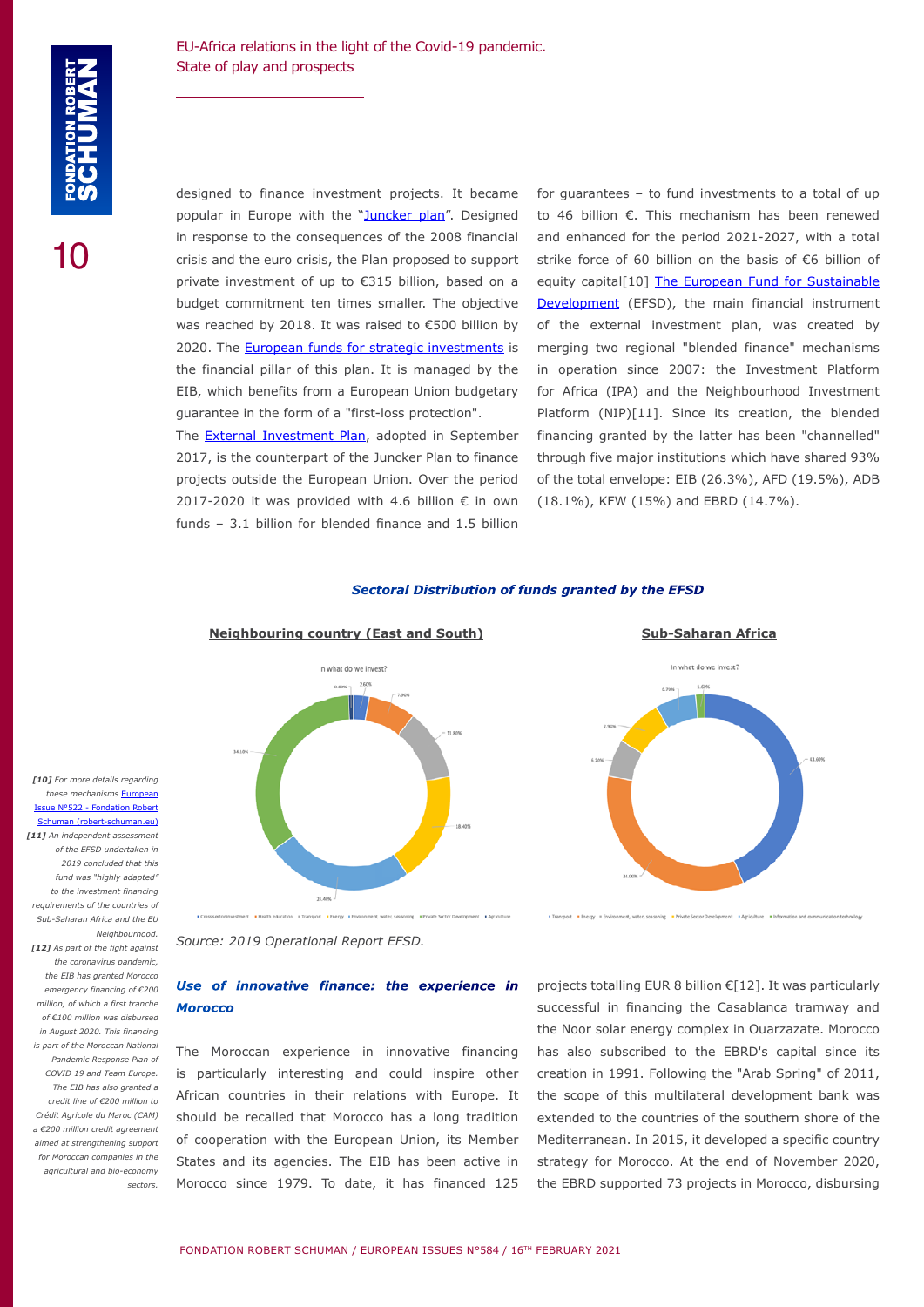more than €1.5 billion of financing, almost half of which (47%) went to the private sector. It should also be recalled that Morocco is the French Development Agency's lead country, with a growing commitment

to the private sector through lines of credit for SMEs and equity investments via Proparco, AFD's subsidiary dedicated to "impact investments".

# **An example of blended financing: The Moroccan Sustainable Energy Financing Line (MORSEFF)**

*With a total of €110 million, MorSEFF is the sustainable energy financing line for private Moroccan companies. Supported by the European Union and developed by the EBRD in cooperation with the EIB, AFD and KfW, it helps Moroccan companies access loans for the acquisition of equipment or the implementation of energy efficiency or renewable energy projects, with an investment grant representing 10% of the credit granted, as well as free technical assistance for project evaluation, implementation and verification. This scheme is distributed locally by partner banks, BMCE Bank (and its subsidiary Maghrebail) and Banque Populaire (and its subsidiary Maroc Leasing*). The investment grant is financed through grants from the European Union's *Neighbourhood Investment Facility (NIF) and technical assistance through grants from the NIF and the South East Mediterranean Multi-Donor Fund (SEMED)\* managed by the EBRD.*

More recently, *the Mohammed VI Fund for Investment*, created within the framework of the Moroccan post-Covid 19 recovery plan, is emblematic of a new generation of innovative funds. Combining conventional resources and innovative financing, in particular "blended financing", its objective is to finance major investment projects within the framework of public-private partnerships (PPPs). It aims to finance local companies through long-term loans and equity participation in the capital of these companies, through sectoral or thematic funds. Its activities are expected to be coordinated with the newly created National Agency for the Management of State Shareholdings (*Agence nationale pour la gestion des participations de l'État*).

The operational management of this "Fund of Funds" is to be entrusted to the CDG Group (Caisse de Dépôt et de Gestion), via its subsidiary CDG Capital. The originality of the Mohammed VI Fund is based on the complementarity between the economic logic of "Private equity" and the social logic of "Public equity"[13]. This hybridization is reflected in the fund's liabilities. Indeed, of the 45 billion MAD planned to finance it, only one third - or 15 billion - comes from a budgetary allocation. The remaining two-thirds, i.e. 30 billion, are to come from non-budgetary financing: investment subsidies deployed by multilateral and bilateral development banks, co-investments by national institutional

investors (pension funds, insurance companies) or by private funds specialising in impact investing and sustainable financing (Green Finance).

Other African countries have set up public-private investment vehicles, such as Senegal where a Sovereign Fund for Strategic Investments ("[Fonsis](https://www.fonsis.org/en)") was created in 2012. On the basis of its own funds, Fonsis' goal is to "*raise additional funds through leverage and investment in the real economy" to "create flagship Senegalese companies in certain sectors to be able to attract local talent and the diaspora while creating wealth for the shareholder State and future generations*". The primary objective of these funds is therefore to invest in the local economy. In this, they differ from the funds created by the States exporting raw materials - such as the Sovereign Wealth Funds of Ghana, Nigeria or Equatorial Guinea - whose objective is to invest surplus savings on the international markets.

#### *The case for joint partnerships*

Finally, the European Union's engagement in Africa could take the form of joint partnerships, based on regional hubs. Casablanca, Abidjan, Johannesburg and Nairobi appear in this respect to be focal points that might serve as financial and operational relays for a transcontinental partnership strategy. Initiatives in this

*[13] This was already the case with the Hassan II Fund for economic and social development created in the year 2000 to support the large industrial investment projects within the Kingdom - following the example of the Renault factory in Tangiers. Nevertheless, the Mohammed VI Fund goes further through its "fund of funds" logic.*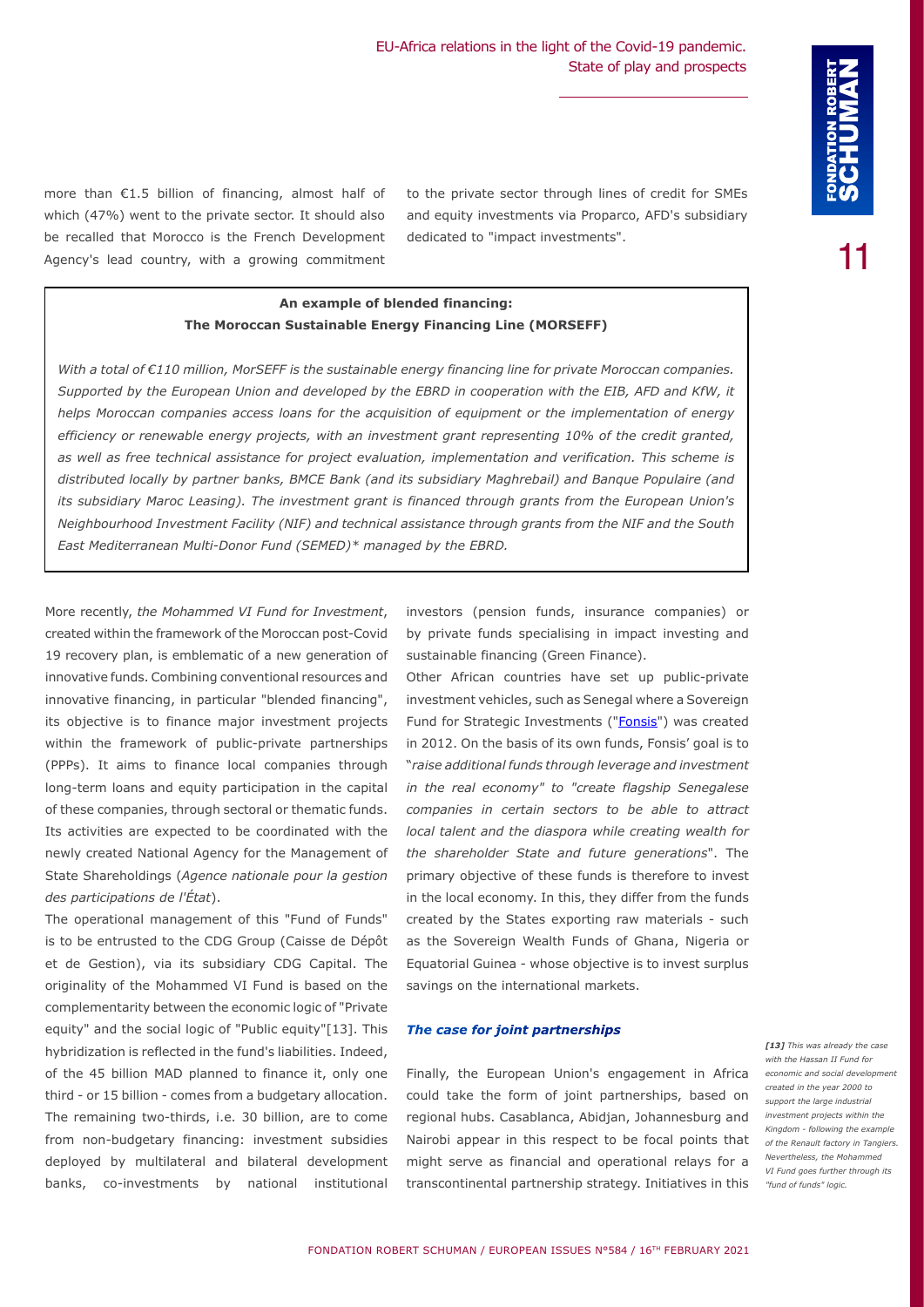sense already exist. In 2018 a strategic agreement was signed between the Moroccan group Banque Centrale Populaire (BCP) and Proparco, AFD Group's private sector subsidiary. Via this agreement, Proparc[o is due](https://www.proparco.fr/fr/actualites/proparco-signe-deux-nouveaux-projets-pour-soutenir-le-secteur-prive-marocain) [to support the development](https://www.proparco.fr/fr/actualites/proparco-signe-deux-nouveaux-projets-pour-soutenir-le-secteur-prive-marocain) of the BCP in Africa. The value of these partnerships lies in the more efficient mobilization of financial resources and their increased leverage.

The United States, which is developing a targeted partnership strategy with a few countries on the African continent, has clearly understood the value of such mechanisms. At the end of December 2020, the agency USAID announced that Morocco [was to become](https://www.dfc.gov/media/press-releases/dfc-announces-initiatives-expand-us-investment-and-development-morocco) [its regional centre](https://www.dfc.gov/media/press-releases/dfc-announces-initiatives-expand-us-investment-and-development-morocco) for North Africa. Its financial branch, the US International Development Finance Corporation (DFC) signed an investment memorandum to turn Morocco into a hub for its investments in Sub-Saharan Africa, with an envelope of 3 billion  $$$ , as part of the "Prosper Africa" initiative. Each dollar granted through this programme should facilitate the leverage effect of private investment.

**\*\*\***

The Covid-19 pandemic has demonstrated a resilience that has disproved even the most pessimistic predictions about the capacity of African States to manage this crisis, even though the speed and effectiveness of policies implemented in this regard vary greatly from one country to another. Nevertheless, the continent has been severely affected by the economic and social repercussions of this unprecedented external shock, which has highlighted the intrinsic vulnerabilities associated with economies with a narrow productive base and a high degree of informality, heavily dependent on global demand and international capital. In response to the crisis, some African States have applied conventional recipes. This is the case of South

Africa, the continent's most advanced economy, whose fiscal balance has deteriorated on the backdrop of prevailing economic stagnation and institutional deadlocks. In contrast, Morocco has responded by mobilising an arsenal of unconventional measures, which has helped it support local businesses and households, while limiting the impact of the stimulus plan on public finances.

EU-Africa relations have been tested by this multidimensional crisis which has upset political priorities and agendas. Despite laudable intentions, as formulated in the strategy of "Partnership between equals" unveiled by the European Commission in March 2020, one of the only achievements of the year has been the renewal of the "EU-ACP countries" partnership, which recognised the specificity - and centrality - of the African continent within the ACP grouping. For the rest, it is important to go beyond declarations of intent to propose a more engaging "narrative" supported by flagship projects that respond to African needs. From industrial co-production, to digitalisation and the fight against climate change, the European Union must reaffirm its role as Africa's leading partner, in a context marked by growing rivalry between major powers. To do so, it should encourage the international community to achieve debt restructuring for the most fragile African countries, while relying on the most virtuous States. The use of "blended financing" is a promising avenue in this regard. Morocco's innovative approach could serve as a matrix for the entire Europe-Africa partnership. Hence, drawing on the experience of Moroccan companies and financial institutions on the African continent, the European Union could develop an African strategy more in line with the expectations of local stakeholders, and with the realities on the ground.

Economist and lecturer at Sciences Po Paris

**Alexandre Kateb**